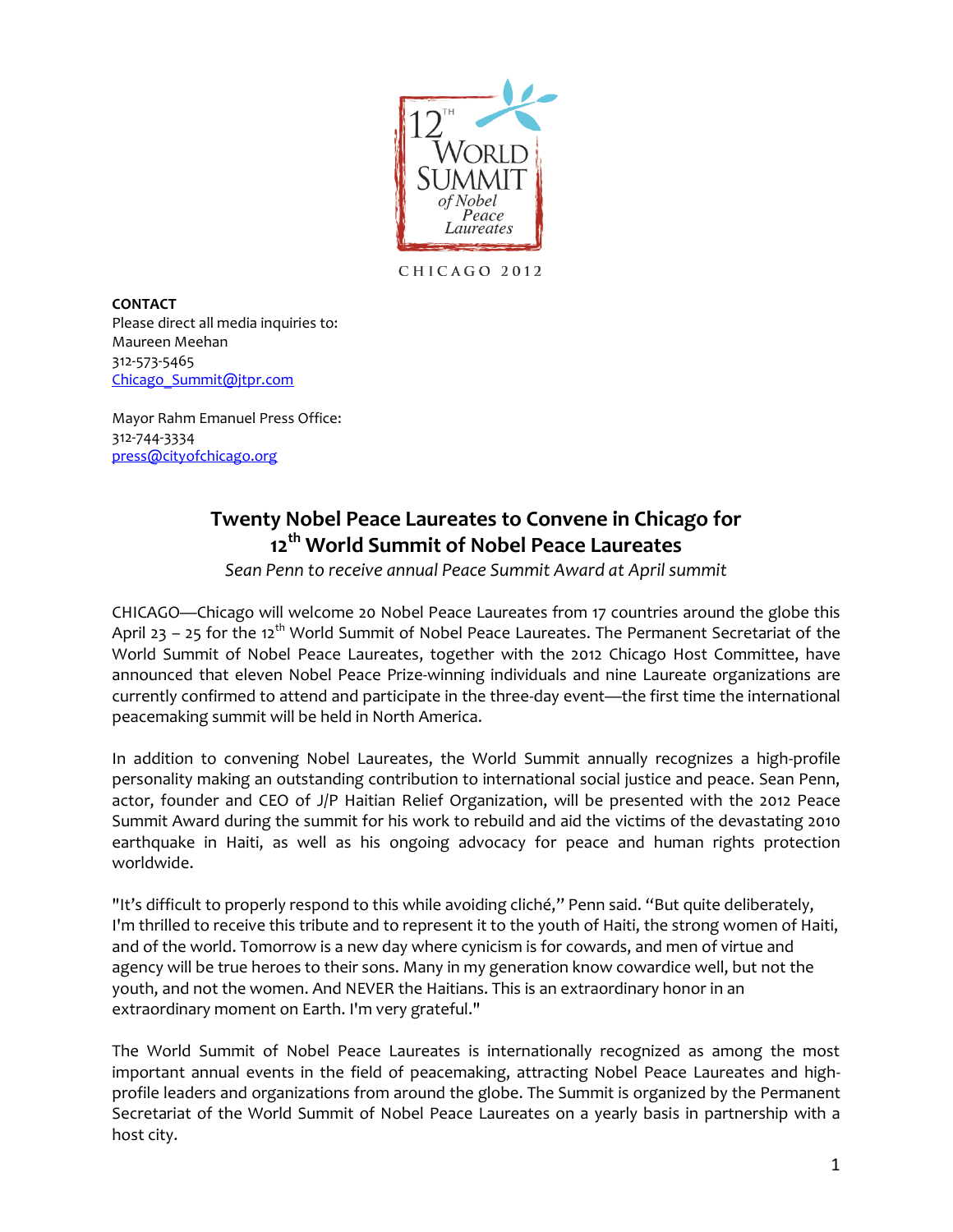"Chicago is honored to be the first North American city to host the World Summit of Nobel Peace Laureates, and we look forward to welcoming distinguished guests from around the globe in April," said Mayor Emanuel, honorary co-chair of the World Summit Host Committee. "The decision to host this event in Chicago reflects the profile of our city as an international leader in civic dialogue and community involvement. While the Summit is a global event, it will have a local impact and leave a lasting legacy on our city."

The 12<sup>th</sup> World Summit, themed "Speak Up, Speak Out for Freedom and Rights," will focus on peace, human rights and youth involvement. Programming will include six high-level panel discussions, including a kick-off session with five former heads of state, including President Mikhail Gorbachev, President Lech Walesa, President Frederik Willem de Klerk, President Óscar Arias and President Jimmy Carter.

Nobel Peace Laureate individuals currently confirmed to attend the 12<sup>th</sup> World Summit:

- Mrs. Mairead Corrigan Maguire, Northern Ireland (1976)
- President Lech Wałęsa, Poland (1983)
- President Óscar Arias, Costa Rica (1987)
- His Holiness the Dalai Lama, Tibet (1989)
- President Mikhail Gorbachev, Russia (1990)
- President Frederik Willem de Klerk, South Africa (1993)
- Professor Jody Williams, United States (1997)
- President Jimmy Carter, United States (2002)
- Dr. Shirin Ebadi, Iran (2003)
- Professor Muhammad Yunus, Bangladesh (2006)
- Ms. Tawakkol Karman, Yemen (2011)

Nobel Peace Laureate Organizations currently confirmed to attend the 12<sup>th</sup> World Summit:

- International Peace Bureau (1910)
- American Friends Service Committee (1947)
- International Committee of the Red Cross (1963)
- Amnesty International (1977)
- International Physicians for the Prevention of Nuclear War (1985)
- PUGWASH Conferences (1995)
- International Campaign to Ban Landmines (1997)
- United Nations/Department of Economic and Social Affairs (2001)
- Intergovernmental Panel on Climate Change (2007)

The World Summit is chaired by the former Soviet President and Nobel Peace Laureate Mikhail Gorbachev and co-chaired by former Mayor of Rome, Hon. Walter Veltroni. Chicago Mayor Rahm Emanuel will serve as the Summit's Honorary Co-Chair. The Chicago Host Committee is co-chaired by Illinois Governor Pat Quinn; Chris Kennedy, past president of Merchandise Mart Properties, Inc.; Kerry Kennedy, president of the Robert F. Kennedy Center for Justice and Human Rights; Terry Mazany, president and CEO of The Chicago Community Trust; and Michael Sacks, CEO of Grosvenor Capital Management and vice chairman of World Business Chicago.

"This is a wonderful opportunity for Chicagoans--and young people in particular--to start a dialogue about empowerment and inspire one another to stand up for human rights at home, in the classroom, or on the world stage," said Kerry Kennedy. "Hundreds of students from Chicago public